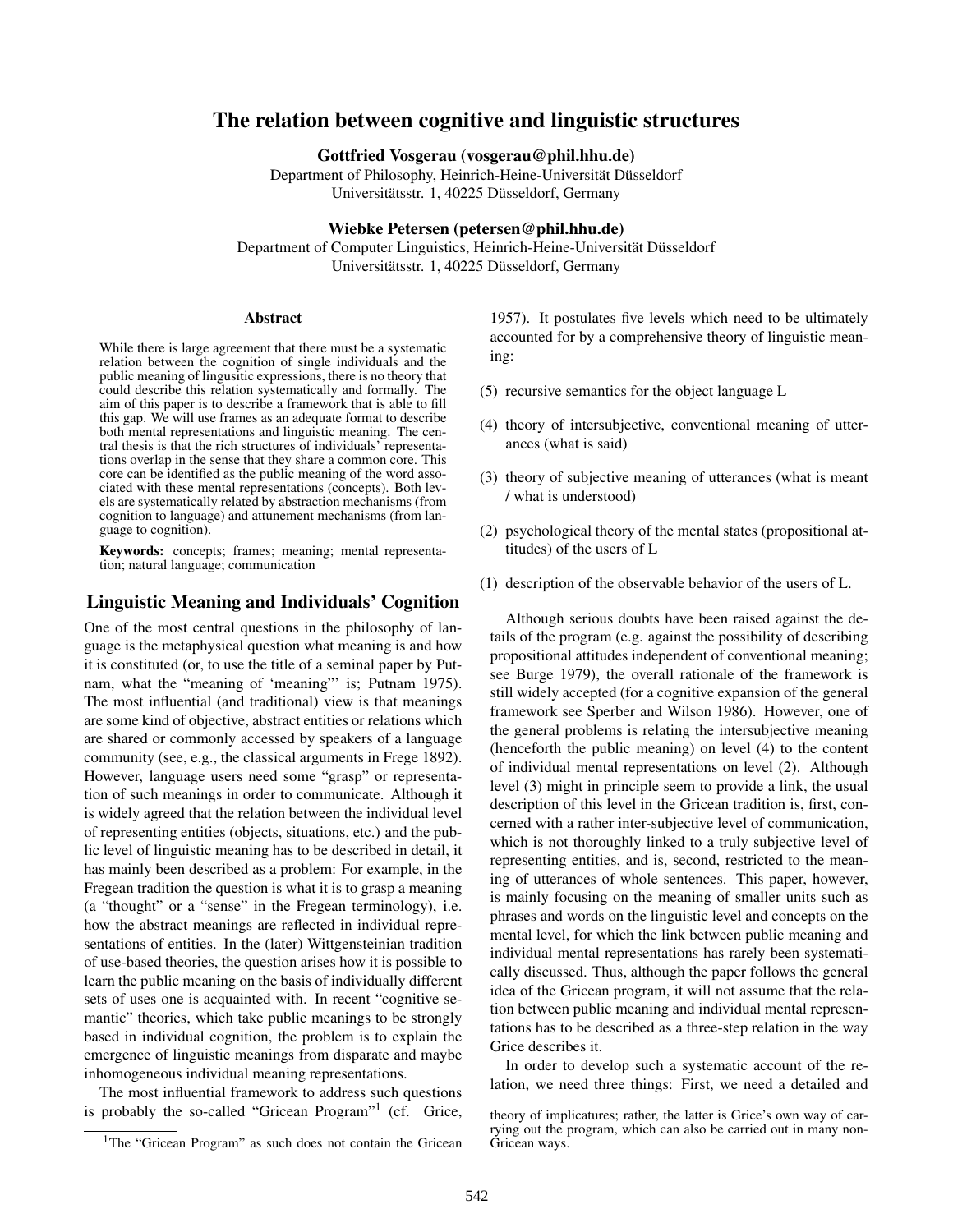adequate format of describing individuals' mental representations that is rich enough to account for the individual differences. Second, we need a detailed and adequate format for describing the public meaning of linguistic expressions. Third, we need a systematic link between the two descriptions, one which explains how public meanings "emerge" from mental representations of multiple individuals, i.e. that explains how public meaning is "grounded" in mental representations.

This paper aims at sketching a first frame-work for such a systematic description of the relation between public meaning and individuals' mental representations. It assumes that frames constitute a suitable format of describing both mental representations and public meaning. If, as assumed here, both levels can be described with the same format, the relation between the two can be described as a relation between structures in the same format, which renders the whole enterprise feasible. We will now introduce frames as a format of describing mental representations, especially mental representations of classes of entities (concepts<sup>2</sup>). We will then explicate the central thesis that public meaning is the overlap between the structures of the mental representations of different language users, before we will discuss mechanisms of abstraction, which lead from individuals' mental representations to public meaning, and mechanisms of attunement, which describe the influence of public meaning on individuals' mental representations.

## Frames as Structures of Concepts

Barsalou (1992) proposes that concepts can be naturally described in terms of frames. Frames as recursive attributevalue structures have been widely used as a general format for knowledge representation, e.g. for capturing linguistic knowledge (Fillmore, 1970) or situational knowledge (Minsky, 1975). Advancing the basic ideas of Minsky (1975), Barsalou (1992, p. 21) argues for frames as "dynamic relational structures whose form is flexible and context dependent". He presents psychological evidence for attribute-value structures derived from behavioral animal studies. These studies indicate that animals encode stimulus information as attribute values and not as independent features. Furthermore, he gives empirical evidence for the importance of conceptual relations in human cognition. Here, we will briefly sketch our frame account which builds on Barsalou's flexible cognitive approach, but provides it with a rigid formal foundation (see also Vosgerau, Seuchter, & Petersen, in press).

The attributes in a concept frame are the general properties or aspects by which the respective concept is described (e.g., SHAPE, LOCATION). $3$  Their values are concrete or underspecified specifications (e.g., [SHAPE: *round*], [LOCATION: *forest*]). The attribute values can themselves be complex frames and thus described by additional attributes. E.g., the value *forest* of the attribute LOCATION can be further specified by attributes like SIZE or TREE SPECIES. Due to their recursivity, frames are flexible enough to represent information of any desired grade of detail. We assume that attributes in frames assign unique values to objects and thus describe functional relations. Formally, frames can be represented by connected directed graphs where the arcs correspond to attributes. As attributes are functions, no node may have two equally labeled outgoing arcs. The nodes may be labeled by types which restrict the attribute domains and ranges, i.e. the set of objects for which an attribute is adequate and the set of values an attribute can take.



Figure 1: Frame of the concept 'round shelter in oak forest'

mother at the shelter node marks it as the central node of the Shelter at the shelter node marks it as the central node of the Shelter device that the shelter processes Figure 1 shows two additional notational devices which we border at the *shelter* node marks it as the central node of the frame; it indicates that the graph represents a frame about shelters. Second, by using a rectangular node for the central *shelter* node, we identify the whole frame as a concept or category frame which corresponds to a 1-place predicate the argument of which is represented by the shelter node. A round central node would indicate instead that it is a frame of a not further specified category member of the category 'round shelter in an oak forest'.

In contrast to other frame theories, our frames are capable of representing not only sortal concepts like SHELTER, which denote classical categories, but also relational ones like SIB-LING or MOTHER (Petersen, 2007); the referents of the latter concepts are given by a relation to a possessor ("sibling of", "mother of"). Frames of relational concepts differ from frames of sortal concepts in that they have an additional rectangular node for the possessor argument. Figure 2 shows the frame for the sibling concept. It consists of three nodes, one for the sibling itself (rectangular, double border), one for the person it is the sibling of (rectangular, single border) and one for the mother of both (round). The relation between the two persons is constituted by the fact that they both have the same mother.<sup>4</sup> This is modeled by the single node to which the two MOTHER-arcs point. Note that in contrast to classical frame accounts our approach does not presuppose that the central node of a frame, i.e. the node which determines what is de-

<sup>&</sup>lt;sup>2</sup>Throughout the paper, the term "concept" will be used for mental representations and not for linguistic expressions.

<sup>&</sup>lt;sup>3</sup>Throughout this paper attributes are typeset in capitals and their values in italics, while concepts are set in small caps.

<sup>4</sup>Note that all frames in this paper are severely simplified. The frame in figure 2 e.g. models the sibling concept as being purely determined by the mother relation, leaving aside fathers or socially established family relations.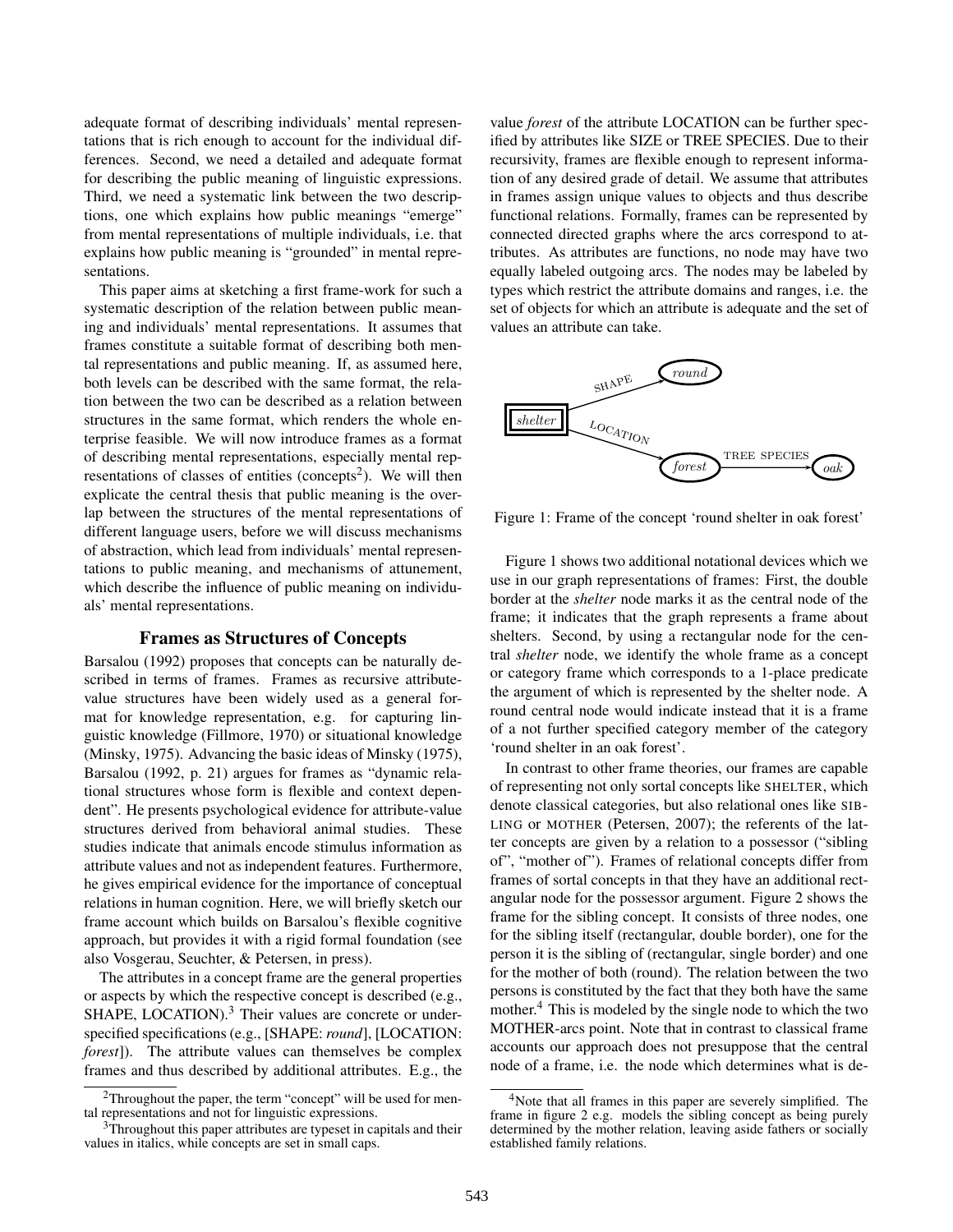noted by a frame, is a root node of the frame graph.<sup>5</sup>



Figure 2: Frame for the concept 'sibling'

An adequate frame theory needs means of restricting the set of admissible frames. Therefore, frame nodes may be labeled by types. The types are ordered in a type hierarchy which is enriched by appropriateness conditions which constrain the domain and range of attributes. Thus the type signature tells which type of entities can have a certain attribute and of which type the values of each attribute are. So, we can infer from an attribute the type of the nodes its arc connects, unless it is further restricted by other constraints in a particular frame. For example, the type signature specifies that the domain of the attribute MOTHER is *person* and that its range is *woman*. In contrast to figure 2, figure 1 shows an example of a frame in which the type labels at the nodes effectively restrict the attribute domains and ranges. E.g., LOCATION is a very general attribute which applies to all kind of physical objects (not only to shelters) and which takes all kind of locations as values (not only forests). The formal details of our frame account can be found in Petersen (2007) and Petersen and Osswald (2014).

is concealed in logical formulas by multiple occurring vari-Although it is in principal possible to express the informational content of a frame in classical logical formulas, it is more natural to assume that concepts are mentally stored in terms of frames than in terms of formulas. As Barsalou (1992) points out, there is empirical evidence for attributevalue sets and relations in cognition. In frames, concepts remain units although they may be highly structured. This unity ables. Furthermore, as predicates are constants in predicate logic, one is forced in a formula representation to stipulate a fixed arity and a fixed order of arguments for each relation expressed by a predicate. Here, frame theory is more flexible: As relations are decomposed into functions with relational arguments, one gains a parameterized access to relational arguments. Thus frames have a non-linear structure in which substructures can be addressed via labeled symbols instead of ordered argument positions which is cognitively more adequate a description of mental representations.

Although some critics have tried to eliminate the notion of representation (e.g. Brooks 1991,Thelen 1995; for a discussion, see van Gelder 1998), a liberal notion of representation has been developed and fruitfully used to philosoph-

<sup>5</sup>A root of a directed graph is a node from which all other nodes can be reached via paths of directed arcs.

ically describe and explain various mental abilities in a way that conforms to the experimental research in psychology and related disciplines (cf. Vosgerau, 2009, 2011).<sup>6</sup> In particular, we have developed a cognitive theory of thoughts formulated within a representational framework (Vosgerau & Synofzik, 2010) and shown that our notion of representation is able to integrate ideas of "grounding" and "embodiment" (Seuchter & Vosgerau, 2011; Weber & Vosgerau, 2011, 2012), which are sometimes taken to speak against representations. By using oscillatory neural networks as a biologically motivated model, Petersen and Werning (2007) give evidence for the cognitive adequacy of our frame model and shows how frames might be implemented in the cortex.

In particular, frames are flexible enough to describe concepts that do not reduce to definitions or feature lists, which are central to the "classical" theory of concepts (e.g. Katz, 1999). That is because it is possible to introduce constraints into frames that relate, for example, certain attributes to possible values of other attributes or that determine the presence of a certain attribute given a certain value. Additionally, frames seem to be suited to incorporate statistical information on attributes and values, which allows adopting specific advantages of prototype theory, namely their description of vague concepts. With statistical information and constraints, the information, e.g., that the typical shape of a tree depends on whether the tree has leaves or needles can be incorporated, which is not (straightforwardly) possible neither in the classical theory nor in prototype theory. All of these features are pivotal for describing the diverseness of individuals' concepts: If a concept would be described in a definition-like way, e.g., there would be only one "correct" way of representing it. In this case, language users would either possess the concept or not, and successful communication between a concept-possessor and a non-possessor could hardly be explained. Moreover, the different uses of a word a single individual is acquainted with could be reflected in different statistical information in the two individuals' frames for one concept.

To give a short example: A child, a car mechanic, and a hunter might have very different concepts of cars. While the child can be expected to have a quite limited representation of technical details, the car mechanic will probably have much more "technical attributes" (such as VALVES as an attribute of the engine) in her frame. The hunter, in contrast, may represent attributes related to cross-country mobility in his carframe. In this way, frames can be used to capture the individuals' differences in concept representations. However, since frames are structures, there might still be a "core" of each individuals' frame that is also present in the others'. In the carexample, this core might contain attributes such as COLOR, WHEELS, ENGINE, FUEL.

<sup>6</sup>The liberal notion defines mental representations as internal states that stand for something else without presupposing that they are symbolic, conceptual, comprehensive, or amodal. Since the critique of representations attack one or more of the additional specifications, the liberal notion is not affected by this critique.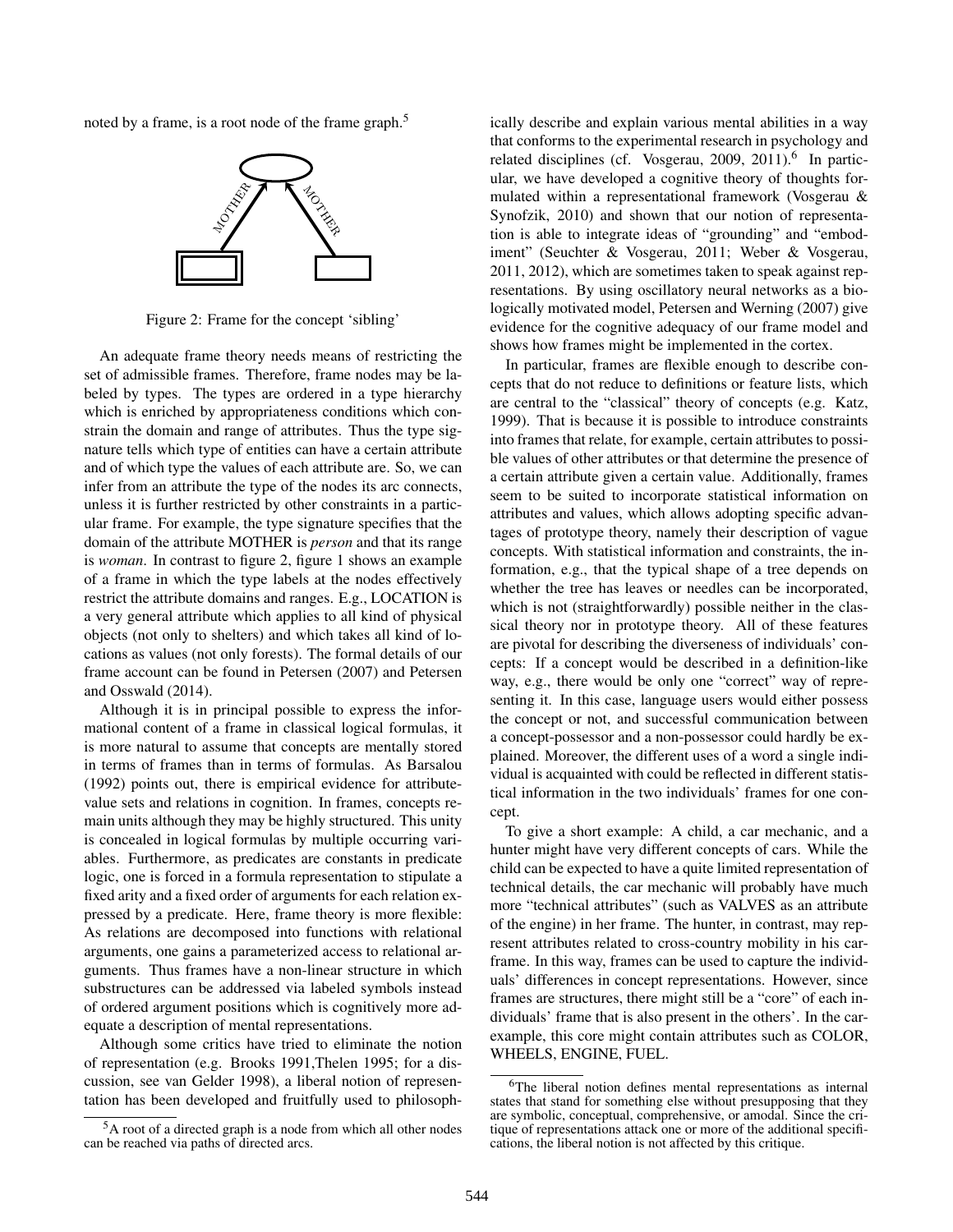# Overlap Between Frames as Meaning

The central thesis of this paper is that the public meaning of linguistic expressions can be understood as the "overlap" between the rich structures of individuals' concepts. Frames provide a promising tool to accomplish this task: Due to their recursive structure, the same semantic unit can be described using very different degrees of granularity, depending on how much of the values are further specified by attributevalue pairs. This allows the identification of a core structure, which is common to all different fine-grained representations of different individuals (the "overlap"). The core structure can then be conceived of as the abstraction of the individuals' representations, which constitutes a distinct level of description, the level of public meanings.<sup>7</sup> We will now spell out this central idea in more detail and identify open questions for further elaboration.

The overlap between the structure of individual representations can be conceived of the result of the generalization operation on frames (Carpenter, 1992). On the one hand, the computational complexity can be expected to be comparatively low given that for a specific concept or word the central node is given; on the other hand, the operation has to be adapted to handle statistical information and constraints (e.g. by computing mean values). However, more pressing is the question whether such overlaps can be assumed at all, i.e. the question if public meanings do exist. For if there is no such overlap, communication cannot be successful. First, it should be noted that there is no strict boundary between successful communication and non-successful communication, as is also reflected by the notorious difficulties to distinguish between different languages, dialects, sociolects, technical languages, etc. (cf. Ethnologue, 2014). In fact, we propose that language communities are constituted by the overlap. Take, e.g., youth "language": whether a given word (e.g. the German adjective "porno") is part of youth language is determined by the degree of overlap between young people's mental representations associated with the word and the non-overlap with the not-so-young people's representations. Thus, language communities are not given independent of overlaps. (Of course, if one speaker does not know a word and thus has no mental representation associated with it, there can be no overlap; this is most obvious for completely different languages.) Second, it can be assumed that there are different mechanisms that contribute to the establishment of overlaps: for basic perceptionbased concepts, the mere similarity of the perceptual and cognitive apparatuses in different individuals assures a considerable overlap (basic object categorization seems even to be independent of the first language of a person; cf. Malt, Sloman, and Gennari 2003). For more complex or abstract

 $7$ Metaphysically speaking, meanings are thus abstract entities, namely certain structures. Mental representations can have a the same structure as linguistic expressions; in such a case, the content of the mental representation will be identical to the public meaning of the linguistic expression. Of course, mental representations and linguistic expressions have differen "realizations" or "vehicles" and are thus never identical.

concepts, it is likely that different mechanisms of attunement within language communities are at work so that the common use of language also shapes the concepts (for a review of literature showing the impact of language use on concept acquisition, cf. Rakoczy 2010, sec. 4); these mechanisms include explicit explanations, extra-linguistic reference fixing (e.g. through ostention), and implicit alignment through contextual disambiguation, also involving the "common ground". We will come back to possible attunement mechanisms after describing the counteracting mechanisms of abstraction and enrichment that are at work in concept acquisition, language learning, and language use.

# Abstraction and Enrichment

In general, abstraction mechanisms lead from specific representations to more general representations, i.e. to concepts. Such mechanisms mark the relation between instantiated frames (standing for particular objects or situations) and general frames (standing for types of objects or situations). Enrichment mechanisms are counteracting abstraction and lead from general frames to instantiated frames. Such mechanisms are employed if a particular entity is subsumed under a concept, i.e. in categorization: If, for example, an entity is categorized as a car, the general car-frame is enriched by specific attributes and values (e.g. the value *red* for the color of the car, or the attribute SPOILER) to represent the specific features of this particular car. Since enrichment mechanisms can be expected to be, in general, just the converse of the according abstraction mechanisms, we will now concentrate on abstraction.

One simple abstraction mechanism eliminates specific values from frames. To take the same example: If a child encounters different cars, she will be able to abstract from the different colors of cars by eliminating the value of the colorattribute. In this way, the general representation still contains the information that each car has some color. A related mechanism will assign statistical information to different possible values. Such a mechanism would result in general frames representing prototype-concepts in the sense of Osherson and Smith (1981). A further abstraction mechanism will eliminate whole attributes that are specific for only some exemplars of a category. For example, the attribute SPOILER is not adequate for every car but only for some. Thus, if a child sees the first car without a spoiler (after having been exposed to different cars with spoilers), she can abstract from this feature by eliminating the attribute SPOILER in her general carframe (her concept). Such simple abstractions can be formalized by generalizations over all representations of particulars belonging to one category.

However, the most interesting and probably the most important abstraction mechanism is the one that introduces new attributes. Let us illustrate the basic idea with the example of the mother-concept of a child. A young child will acquire a concept of his mother only, i.e. he will not (yet) understand that other people also have a mother. It is likely that the child does not explicitly represent himself as a constituent of the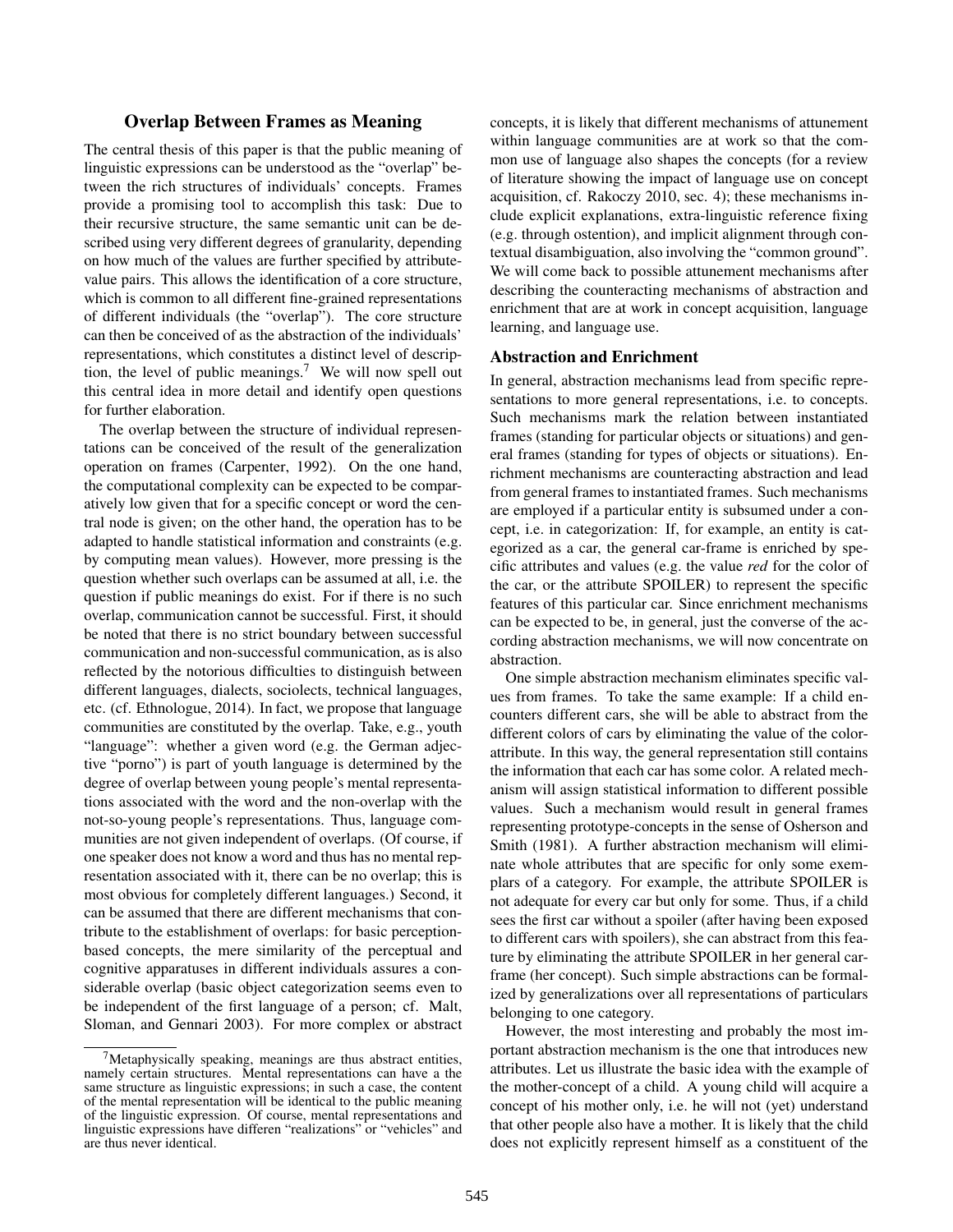mother frame; on the contrary, his mother-frame will only be implicitly relate to himself (cf. Seuchter & Vosgerau, 2011). This means that initially, the mother-frame will not contain a mother-attribute mapping from the children of the mother to the mother. Only later, when the child learns that other children have different mothers, the child will add this attribute to his mother-frame and so gains the power of representing different people as the (different) mothers of different children. This abstraction mechanism is likely to play a major role also in adult learning, especially in scientific learning: Often enough, scientific progress is made by introducing more attributes that lead to more abstract, i.e. more general theories. For example, the identification of light and X-rays with electromagnetic waves was only possible by adding the attributes of electric energy, frequency and wave-length to the according concepts.

Abstraction and enrichment mechanisms relate the different levels of frames with each other. Both on the cognitive and the linguistic level, we find instantiated and general frames (see also table 1). All four levels play a crucial role

Table 1: Four levels of frames.

|                | instantiated      | general           |
|----------------|-------------------|-------------------|
| individual     | mental            | concepts (mental) |
| speakers'      | representation    | representation    |
| representation | of particulars    | of types)         |
| public meaning | utterance         | semantic meaning  |
|                | meaning (in       | (context-inde-    |
|                | specific context) | pendent meaning)  |

in understanding the relation between individual psychology and public meaning and their interaction in communication: Individuals have representations of concrete particulars with a rich structure of attributes and values. By abstraction, they also form general representations (concepts) of types of entities. Once they are acquired, they can, in turn, be used to represent particulars, in which case context-specific attributes and values are again added to the representation ("enrichment"). Linguistic expressions (words) are associated with the concepts and can be used to communicate about specific things in specific contexts.<sup>8</sup> The utterance-meanings of such expressions used in specific contexts can be described as the overlap between the structures of the individuals' instantiated frames. Abstracting from the specific context will result in the semantic meaning of a linguistic expression, which can be described as the overlap between the structures of individuals' concepts in a given language community.

#### Attunement

So far, abstraction mechanisms lead us from individual cognition to public meaning. However, obviously the use of a common language also has a huge influence on the way we represent things, especially on our conceptual systems. Thus, the framework has to be complemented with mechanisms that describe the influence of language use on individuals' concepts. We will call these mechanisms "attunement mechanisms". The basic idea is that the overlap between the different individuals' frames is increased by attunenment mechanisms. The advantage of our framework is that such mechanisms can be described in detail, such that this description can also serve as a basis for empirical work. So far (to our knowledge), such mechanisms have not been described in detail (at least not in any technical detail), such that most work is still to be done. However, we will now sketch some possible attunement mechanisms to illustrate the general idea and to prove the feasibility of our framework.

One class of attunement mechanisms can be described as *implicit*, since they do not involve communication about the meaning of words. One such mechanism is the use of pointing gestures along with words. In this way, another speaker learns about the extension of the partner's concept (e.g. the concept RED) associated with the word and can attune her own concept. Another implicit mechanism involves the context and the common ground that helps to clarify what is referred to. One concrete example: If we are going outside and you utter "This drizzle is annoying" while opening your umbrella, I will probably understand that you are talking about the rain even if I don't know the word "drizzle". Both attunement mechanisms mentioned help to fix the referent (the central node), such that the hearer can use the abstraction mechanisms to attune his or her concepts with the speaker's concepts. However, there are also implicit attunement mechanisms which do not work through fixing the referent. For example, if I hear someone say "I don't like boarhounds, I prefer long fur", I can learn that boarhounds have short fur.

The other class of attunement mechanisms contains *explicit* mechanisms that involve a kind of "meta-communication" about word-meanings. For example, a speaker might give an explicit definition of a term she uses or paraphrase it. But meanings can also be bargained about in a communication, if the communicators have different ideas (e.g. whether this shade of green qualifies as teal). Moreover, people can refer to expert-knowledge, as in "Philosophers understand this term as referring to ...". Obviously, explicit attunement mechanisms aim at creating a more consistent use of words between individuals, which is described as an increase in concept-overlap according to our framework.

# Conclusion

Frames are rich enough to provide a detailed and adequate description of individuals' mental representation, in particular the representation of concepts. Due to their recursive structure, they are apt to describe concepts at different levels

<sup>8</sup>While full competent speakers mostly have knowledge about the public core, i.e. the semantic meaning of a word, and often enough even have specific knowledge about the specific concept of the person they talk to, both kinds of knowledge are not necessary (although very helpful) for communication and are likely not to be present in young children who are nevertheless competent communicators.